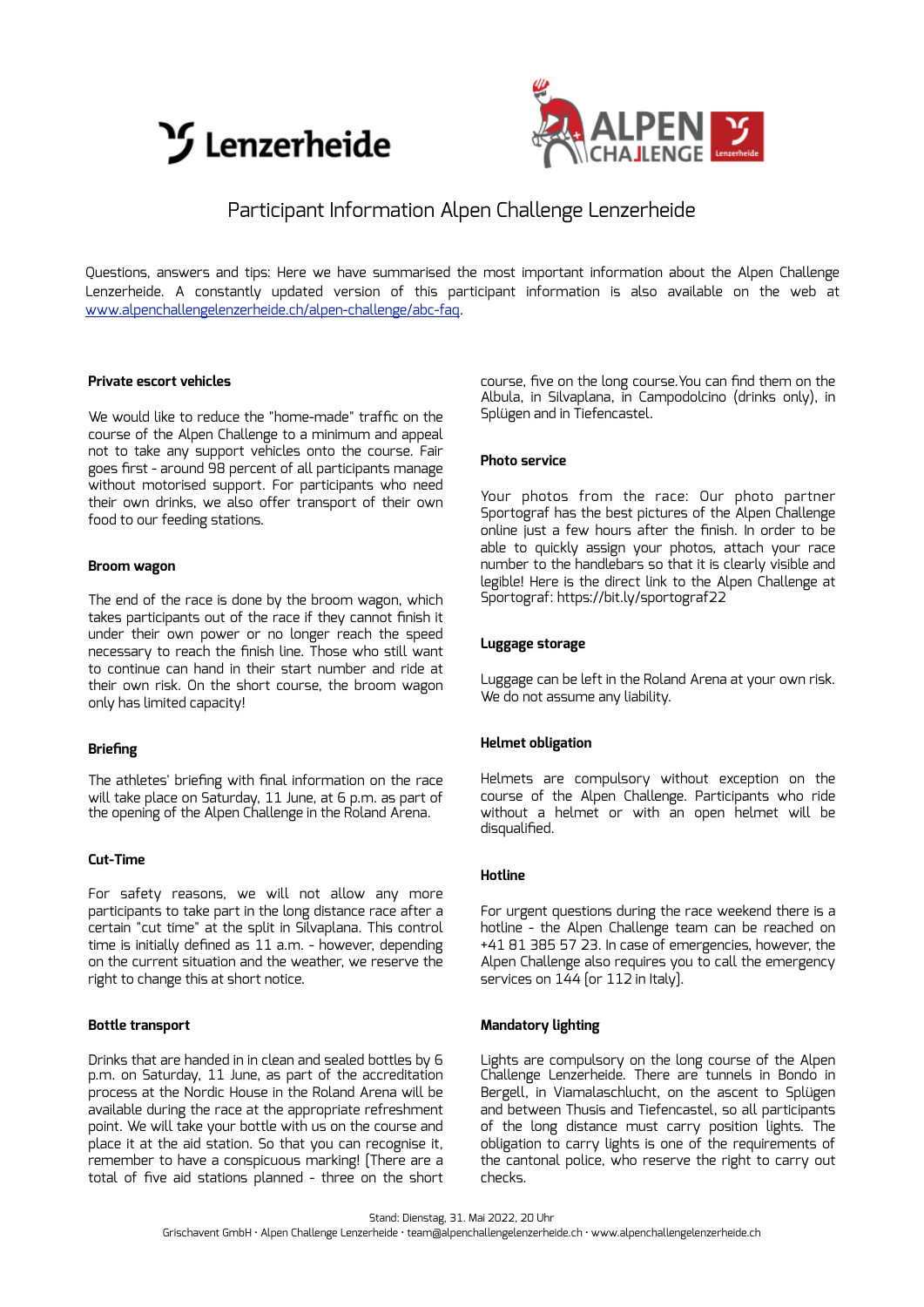



# Participant Information Alpen Challenge Lenzerheide

#### **Late registrations**

Late registrations for the Alpen Challenge Lenzerheide are possible - if the limit of 1500 participants has not yet been reached - on Saturday, June 11, from 2 p.m. to 6 p.m. and on Sunday, June 12, from 6 a.m. to 6.45 a.m. at the Nordic House in the Roland Arena. The starting documents and late registration will be signposted. Payment is possible in cash or with all current cards.

## **Neutralization**

The authorities and the organisers reserve the right to neutralise certain sections of the race at short notice for safety reasons. Up-to-date information on this will be available at the -> Briefing on Saturday, 11 June, at 6 pm. Neutralised in any case is the descent after the start in the Roland Arena to Tiefencastel. This will be completed accompanied by motorbikes in the respective starting blocks.

#### **Emergency**

Participants of the Alpen Challenge are obliged to always give first aid in case of emergency.

The rescue service is to be notified via the number 144 [and in Italy via 112].

## **Local map**



## **Parking**

Parking spaces are available at the Roland Arena. You will find additional parking spaces in the centre of Lantsch/Lenz and in the Clavadoiras car park in Lenzerheide. These parking spaces are signposted. For reasons of space, we ask participants who are staying in Lenzerheide for the Alpen Challenge to come to the start by bike and leave the car at the hotel. The number of parking spaces is limited!

## **Pasta party**

Whether on the evening before the race to fill your carbohydrate stores or as the perfect snack at the finish: Pasta is available for Alpen Challenge participants at the finish area on Saturday and Sunday. You will find the voucher for the pasta party on your race number. It's up to you whether you redeem it before or after the race.

## **Starting blocks**

The starting blocks of the Alpen Challenge will be started individually in short sections and accompanied by motorcyclists over the first kilometres of the course. The instructions of the escort motorbikes must be followed.

## **Route splitting**

The split between the short ("Classic") and long ("Challenge") distances of the Alpen Challenge is in Silvaplana and is signalled. It is only here that you decide which route you will definitely ride - the choice of route at the time of registration is not binding. Please note the "Cut time".

## **Souvenir**

Get your Alpen Challenge souvenir: In our shop you will not only find the official -> Alpen Challenge jersey in race quality, but also an exciting collection of souvenirs. All products can also be ordered online at http://bit.ly/ alpenchallengeshop.

## **Start & Finish**

The start for the Alpen Challenge is in the Roland Arena. The finish of the race is also located there.